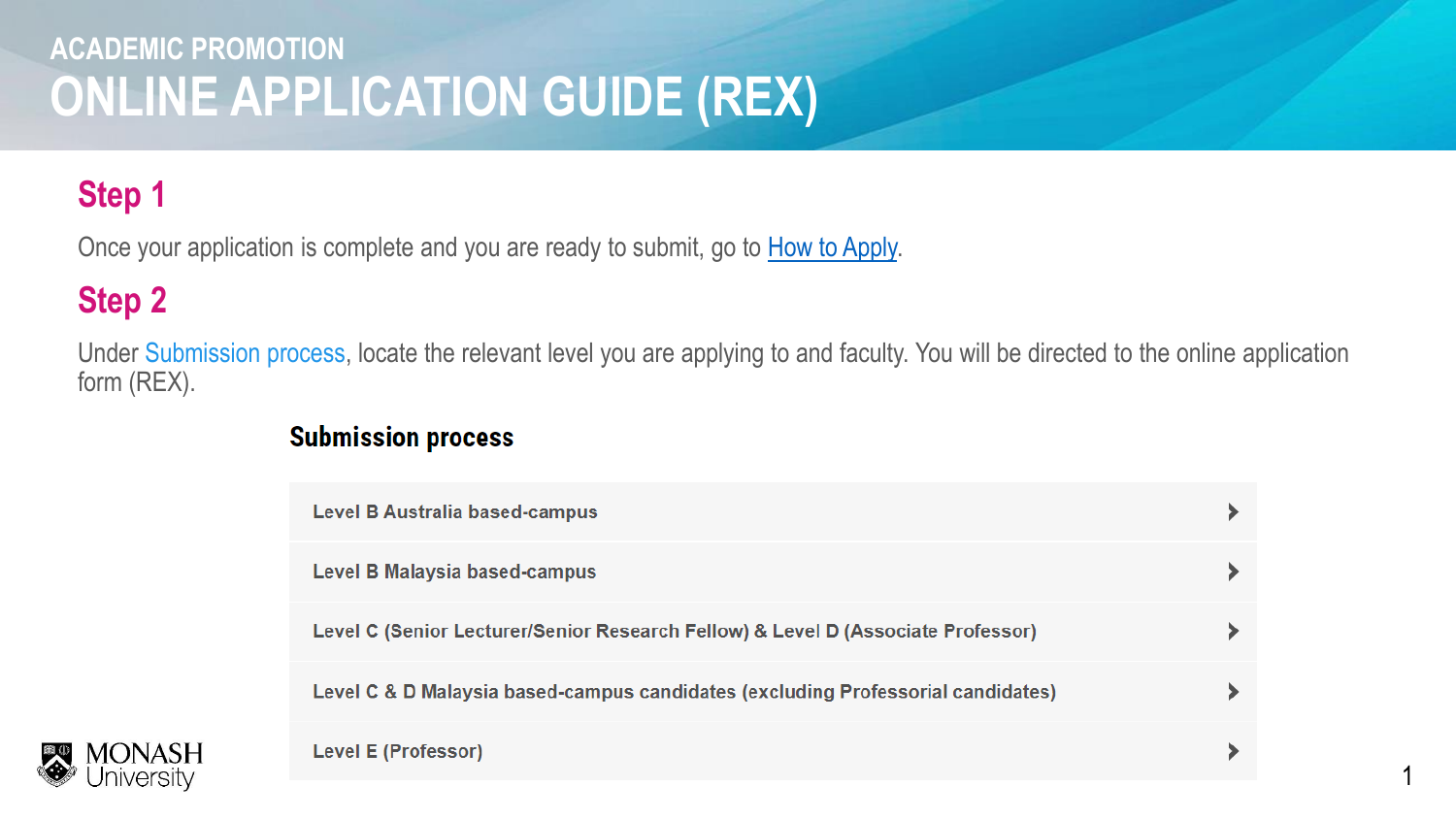## **Step 3 Log in**

You will be asked to enter your email address and password. Note: this is not your authcate.

If you have used REX before, please use the same email address.

*If you have forgotten your password, please select forgot password and reset it.* 

*If you are still experiencing issues with log in, contact Access HR at 990 20400 or [hr@monash.edu](mailto:hr-academic.promotion@monash.edu).*

| <b>Begin application</b>                                                             |                                                                                                                                                                                                  |
|--------------------------------------------------------------------------------------|--------------------------------------------------------------------------------------------------------------------------------------------------------------------------------------------------|
| F-mail address:                                                                      | By continuing, you agree that you have<br>read our Privacy Statement                                                                                                                             |
|                                                                                      | <b>Next</b>                                                                                                                                                                                      |
| New applicants:<br>job application will be sent here.<br><b>Existing applicants:</b> | Be sure to type your address correctly as communication about your<br>If you have previously applied for a position with us, please use the<br>same e-mail address as your previous application. |
|                                                                                      | This will assist us in processing your application as quickly as<br>possible. You can update your e-mail address upon starting your                                                              |

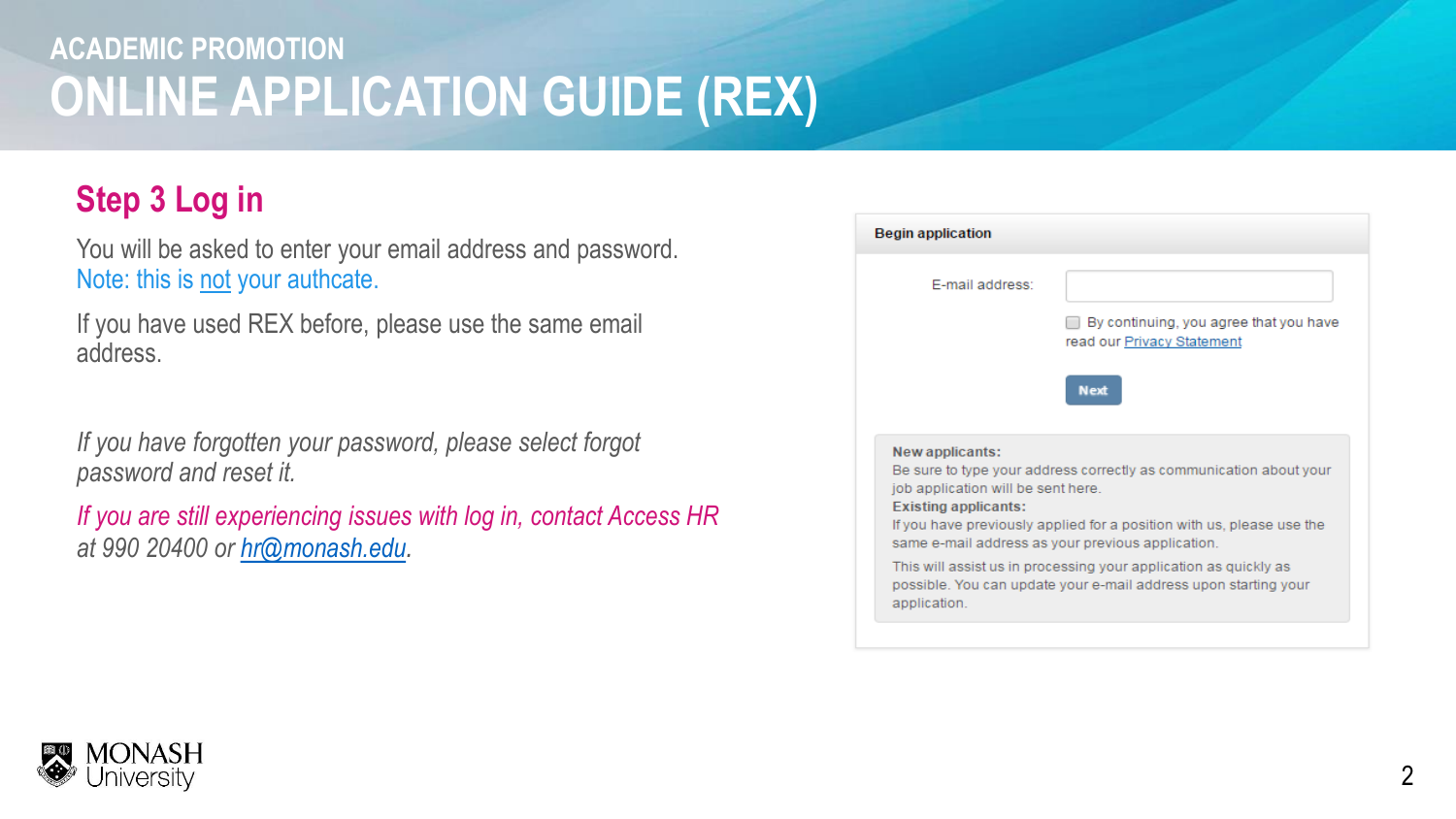### **Step 4 Personal details**

Check/input your details. Select "Save & Continue".

### **Step 5 Current Position details**

Input your staff ID. Select "Save & Continue".

Save and jump to: Home > Personal details > Current Position Details > Your Promotion Application > Declaration > Submit

#### **Current Position Details**

Staff ID\*



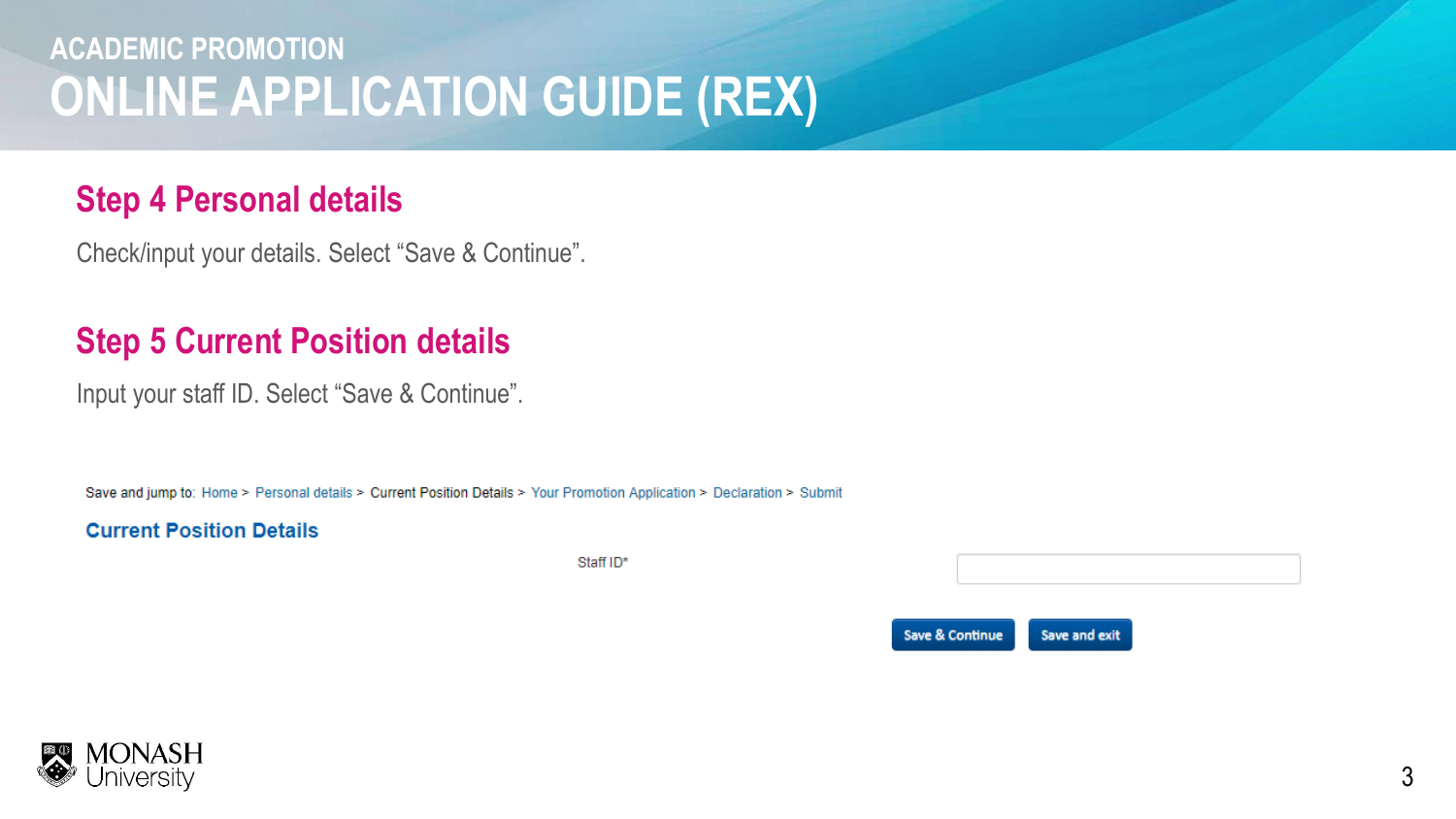## **Step 6 Your Promotion Application**

Select the level you are applying for.

Attach and submit all required documents of your promotion application. It is recommended that you upload all attachments in PDF format.

I am applying for promotion to level:\*



#### **Step 7 Upload documents**

Upload required documents in **PDF**. Select "Save & Continue".

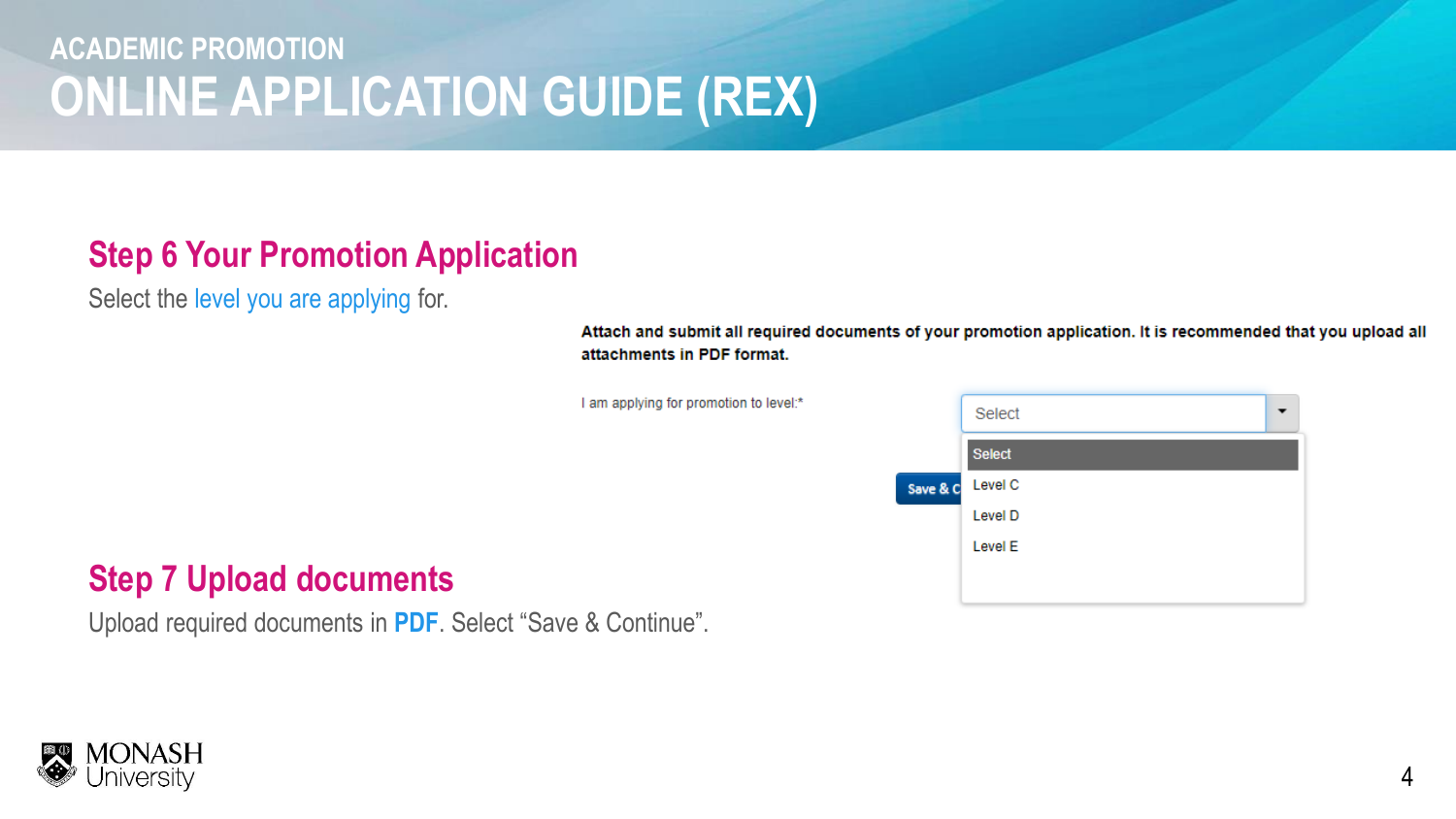## **Step 8 Declaration**

Read the declaration. Select "Save & Continue".

Save and jump to: Home > Personal details > Current Position Details > Your Promotion Application > Declaration > Submit

#### **Declaration**

#### Declaration\*

Intereby declare that the details provided are true and correct to the best of my knowledge. I acknowledge and understand that Monash University may vary or reverse any decision regarding my promotion application or possible subsequent employment on the basis of incorrect or misleading information.